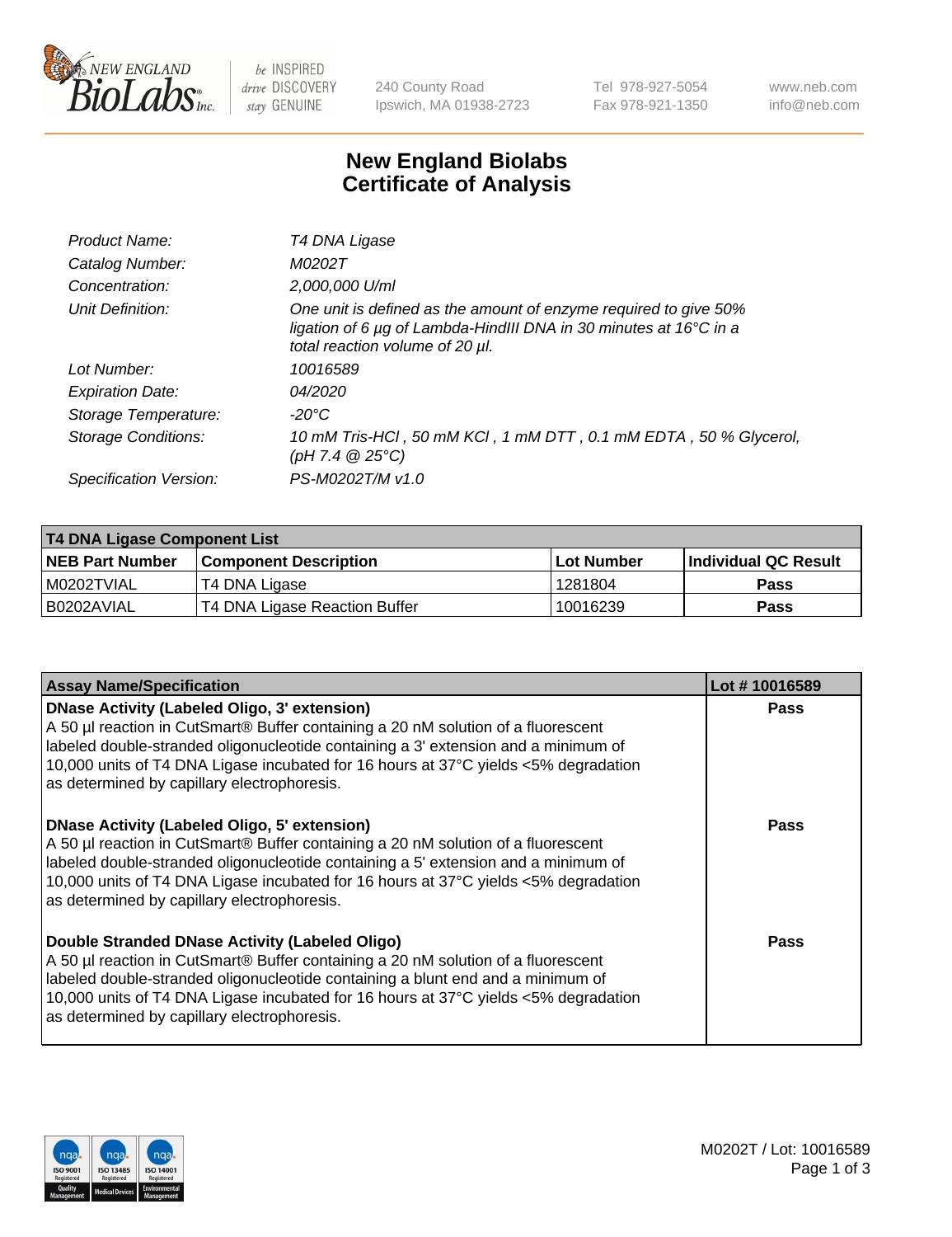

be INSPIRED drive DISCOVERY stay GENUINE

240 County Road Ipswich, MA 01938-2723 Tel 978-927-5054 Fax 978-921-1350

www.neb.com info@neb.com

| <b>Assay Name/Specification</b>                                                                                                                                                                                                                                                                                                                                                                                    | Lot #10016589 |
|--------------------------------------------------------------------------------------------------------------------------------------------------------------------------------------------------------------------------------------------------------------------------------------------------------------------------------------------------------------------------------------------------------------------|---------------|
| <b>Endonuclease Activity (Nicking)</b><br>A 50 µl reaction in NEBuffer 1 containing 1 µg of supercoiled PhiX174 DNA and a<br>minimum of 2000 units of T4 DNA Ligase incubated for 4 hours at 37°C results in <10%<br>conversion to the nicked form as determined by agarose gel electrophoresis.                                                                                                                   | <b>Pass</b>   |
| <b>Exonuclease Activity (Radioactivity Release)</b><br>A 50 µl reaction in NEBuffer 1 containing 1 µg of a mixture of single and<br>double-stranded [3H] E. coli DNA and a minimum of 2000 units of T4 DNA Ligase<br>incubated for 4 hours at 37°C releases <0.1% of the total radioactivity.                                                                                                                      | <b>Pass</b>   |
| <b>Ligation and Recutting (Terminal Integrity, Digested DNA)</b><br>A 20 µl reaction in 1X T4 DNA Ligase Reaction Buffer containing 2 µg of Lambda<br>DNA-HindIII Digest and a minimum of 4000 units of T4 DNA Ligase incubated for 16<br>hours at 37°C results in >95% ligation of the DNA fragments as determined by agarose<br>gel electrophoresis. Of these ligated fragments, >95% can be recut with HindIII. | <b>Pass</b>   |
| <b>Non-Specific DNase Activity (16 Hour)</b><br>A 50 µl reaction in NEBuffer 1 containing 1 µg of CIP-treated Lambda-HindIII DNA and<br>a minimum of 2000 units of T4 DNA Ligase incubated for 16 hours at 37°C results in a<br>DNA pattern free of detectable nuclease degradation as determined by agarose gel<br>electrophoresis.                                                                               | <b>Pass</b>   |
| <b>Protein Concentration (A280)</b><br>The concentration of T4 DNA Ligase is 2 mg/ml +/- 10% as determined by UV absorption<br>at 280 nm. Protein concentration is determined by the Pace method using the<br>extinction coefficient of 57,675 and molecular weight of 55,292 daltons for T4 DNA<br>Ligase (Pace, C.N. et al. (1995) Protein Sci., 4, 2411-2423).                                                  | <b>Pass</b>   |
| <b>Protein Purity Assay (SDS-PAGE)</b><br>T4 DNA Ligase is ≥ 95% pure as determined by SDS-PAGE analysis using Coomassie Blue<br>detection.                                                                                                                                                                                                                                                                        | <b>Pass</b>   |
| qPCR DNA Contamination (E. coli Genomic)<br>A minimum of 2000 units of T4 DNA Ligase is screened for the presence of E. coli<br>genomic DNA using SYBR® Green qPCR with primers specific for the E. coli 16S rRNA<br>locus. Results are quantified using a standard curve generated from purified E. coli<br>genomic DNA. The measured level of E. coli genomic DNA contamination is ≤ 1 E. coli<br>genome.        | Pass          |
| <b>RNase Activity (Extended Digestion)</b><br>A 10 µl reaction in NEBuffer 4 containing 40 ng of a 300 base single-stranded RNA<br>and a minimum of 1 µl of T4 DNA Ligase is incubated at 37°C. After incubation for 16<br>hours, >90% of the substrate RNA remains intact as determined by gel electrophoresis                                                                                                    | Pass          |